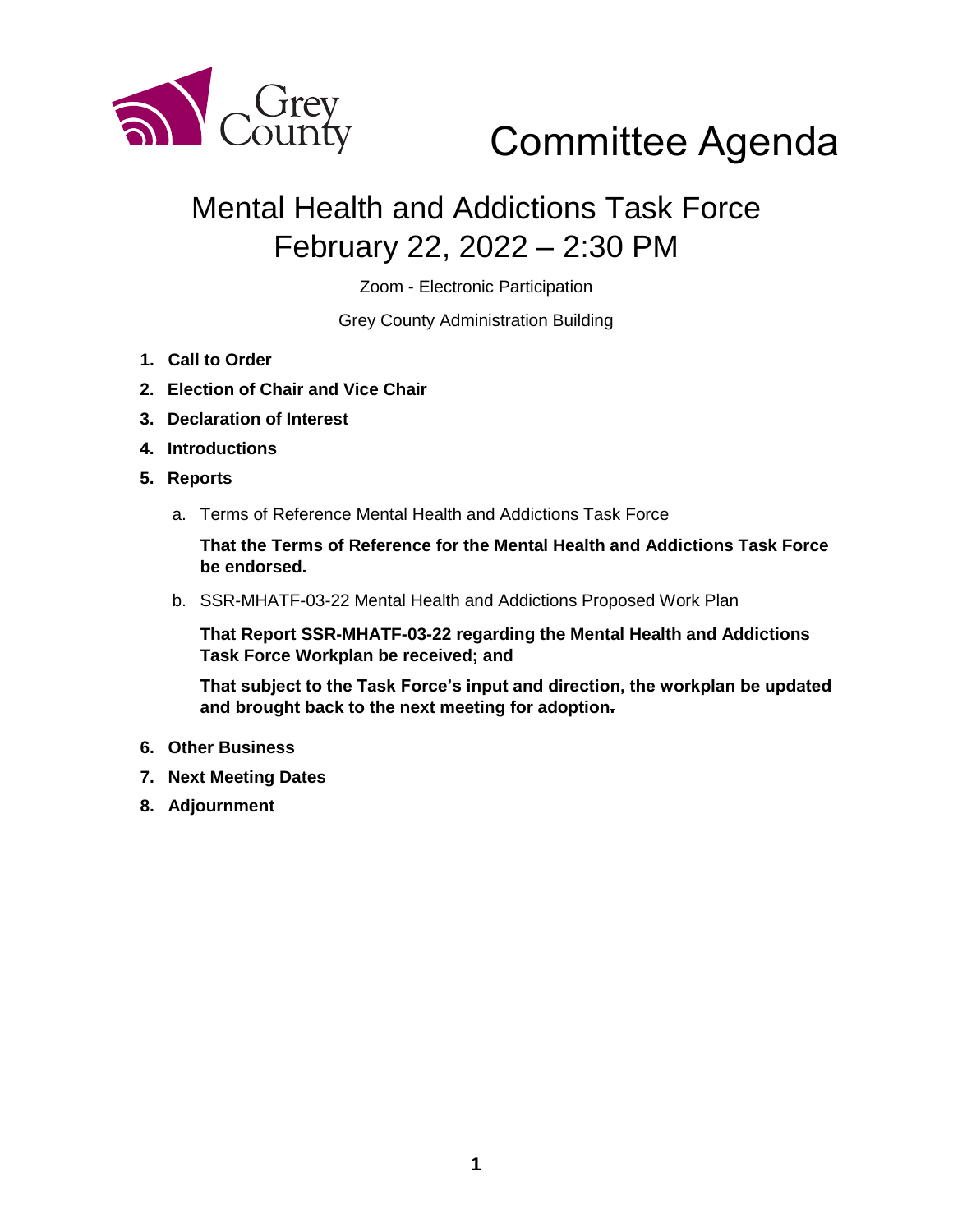

# Terms of Reference

### Mental Health and Addictions Task Force

#### Mission/ Purpose:

This Task Force is responsible for working with various levels of government and community stakeholders to identify opportunities for enhanced community supports for mental health and substance use disorders in Grey County.

Objectives:

- 1. To focus on our community members living with mental health and addictions challenges, particularly our youth and insecurely housed or unhoused and transient neighbours
- 2. To bring together government, non government, health and community partners to understand and enable the delivery of interdisciplinary care focused on improving health equity through an innovative approaches to meet the needs of our most vulnerable community members in a timely, meaningful and reliable way.
- 3. To determine appropriate advocacy to various levels of government for increased access to services and reduction of barriers to these services
- 4. To make recommendations for local and/or immediate action focused programs that meet people where they are at to provide person-centred health and wraparound care to improve health outcomes and health equity of individuals who experience barriers in access to health and social services in Grey County.

#### Governance roles and responsibilities:

Grey County does not have a direct role in the provision of mental health or substance use treatment. However, the lack of appropriate treatment and support services has a direct impact on services that the County is responsible for, including paramedic services, social services and housing and homelessness. The Task Force will work with other levels of government to seek out greater access to mental health and substance use disorder services, funding options and solutions to assist in the development of a local strategy aimed at prioritizing short and long-term solutions for Grey County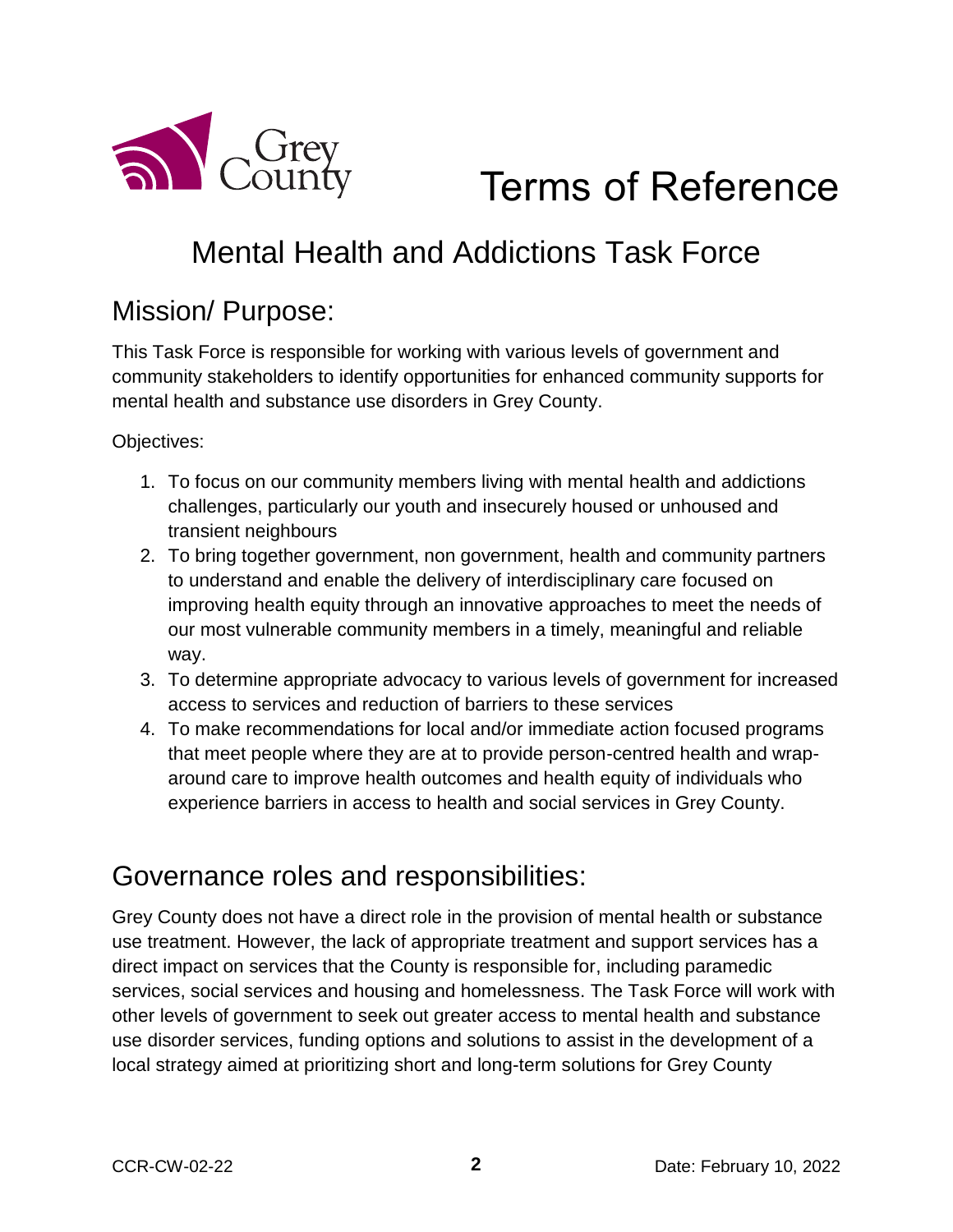residents. The Task Force will also work with public stakeholders to examine current and future opportunities and gaps to accessing these services.

#### Membership

Membership on the Task Force will remain the same for the duration of the council term, or until the end of its mandate, whichever comes first.

Members include:

• 57 County Councillors plus the Warden (amended per Resolution CW31-22)

Council Members of the Mental Health and addictions Task Force have been appointed by Council per Resolution CW\_\_\_\_\_\_\_\_\_\_. Any vacancies that may arise will be filled by Council appointment.

• 5 Public Stakeholders

Public stakeholders will include:

- Phil Dodd, Keystone Child, Family and Youth Services
- Clark McFarlane, Canadian Mental Health Association
- Naomi Vodden, Grey Bruce Health Services, Mental Health and Addiction **Services**
- Member of the Peer Advisory Network, Community Drug and Alcohol Strategy to be confirmed at a later date following discussion at the Taskforce table
- Member of the Grey Bruce Public Health Unit, to be confirmed

Each Member will:

- 1. Exercise the care, diligence, and skill that a reasonably prudent person would exercise in comparable circumstances.
- 2. Become informed in the area of mental health and addiction support services.
- 3. Take necessary measures to ensure that the corporation complies with legislation.
- 4. Be committed to achieving and maintaining the vision, mission, and values of Grey County.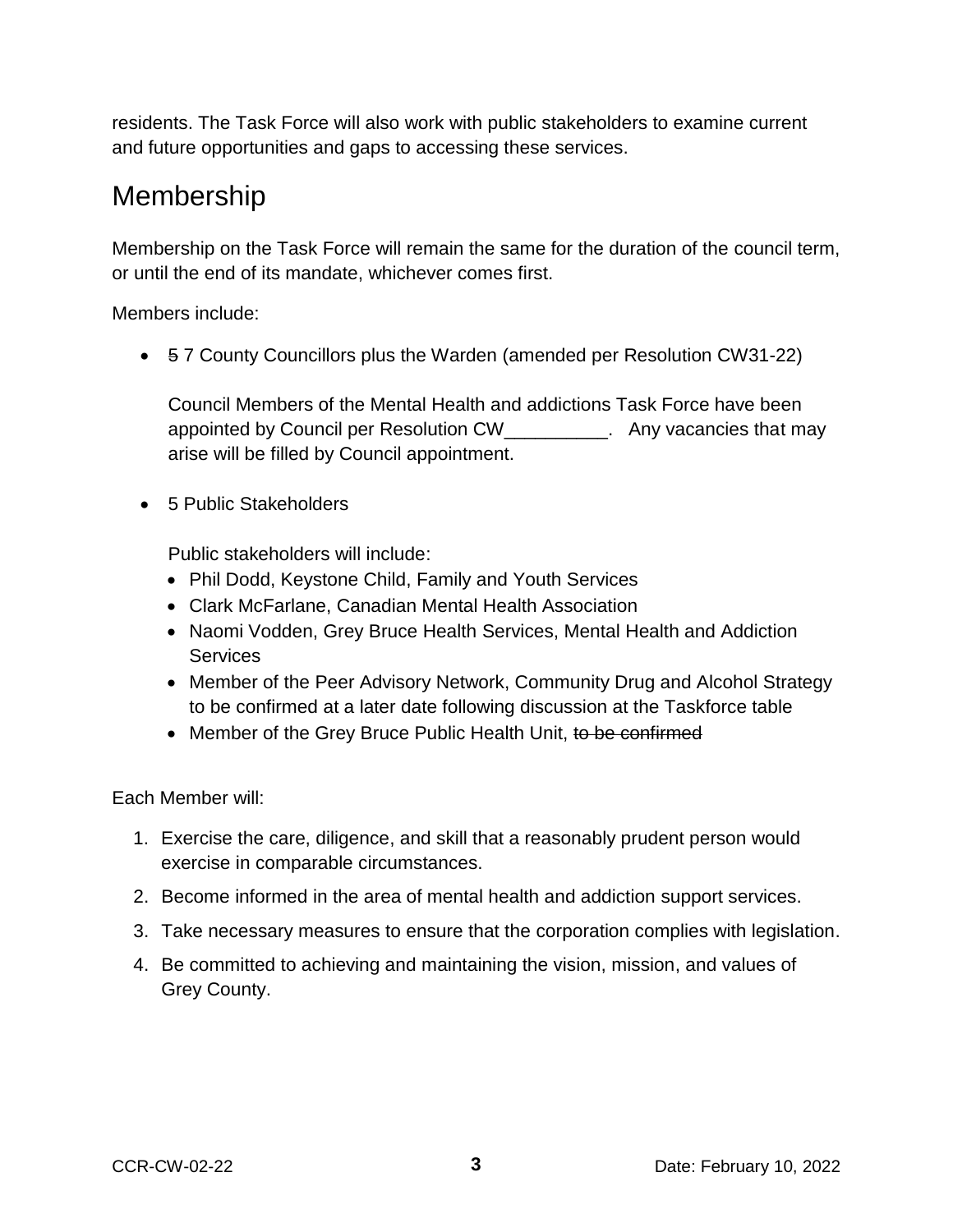#### Chair and Vice Chair

The Task Force will elect a Chair and Vice Chair at the first meeting, and they will retain these positions for the council term, or until the task force has met its mandate, whichever comes first.

#### Advice to Council

The Task Force shall make recommendations to Council, for which Council retains the decision-making role.

#### Lead Staff

Director of Social Services with support from the Director of Community Services and Director of Paramedic Services as required.

#### Subject Matter Experts

- Alison Govier, Community Drug and Alcohol Strategy
- Darren Clock, Paramedic Services

#### Meetings

The Task Force will meet at the call of the Chair.

#### Quorum

A quorum is more than 50% of the membership of the Task force.

#### Statutory Authority

The Task Force is guided by Grey County's Procedural By-law, Council's Code of Conduct, Provincial Acts and regulations, and other Grey County Policies as applicable.

#### Reporting Relationship

The Task Force reports to Grey County Committee of the Whole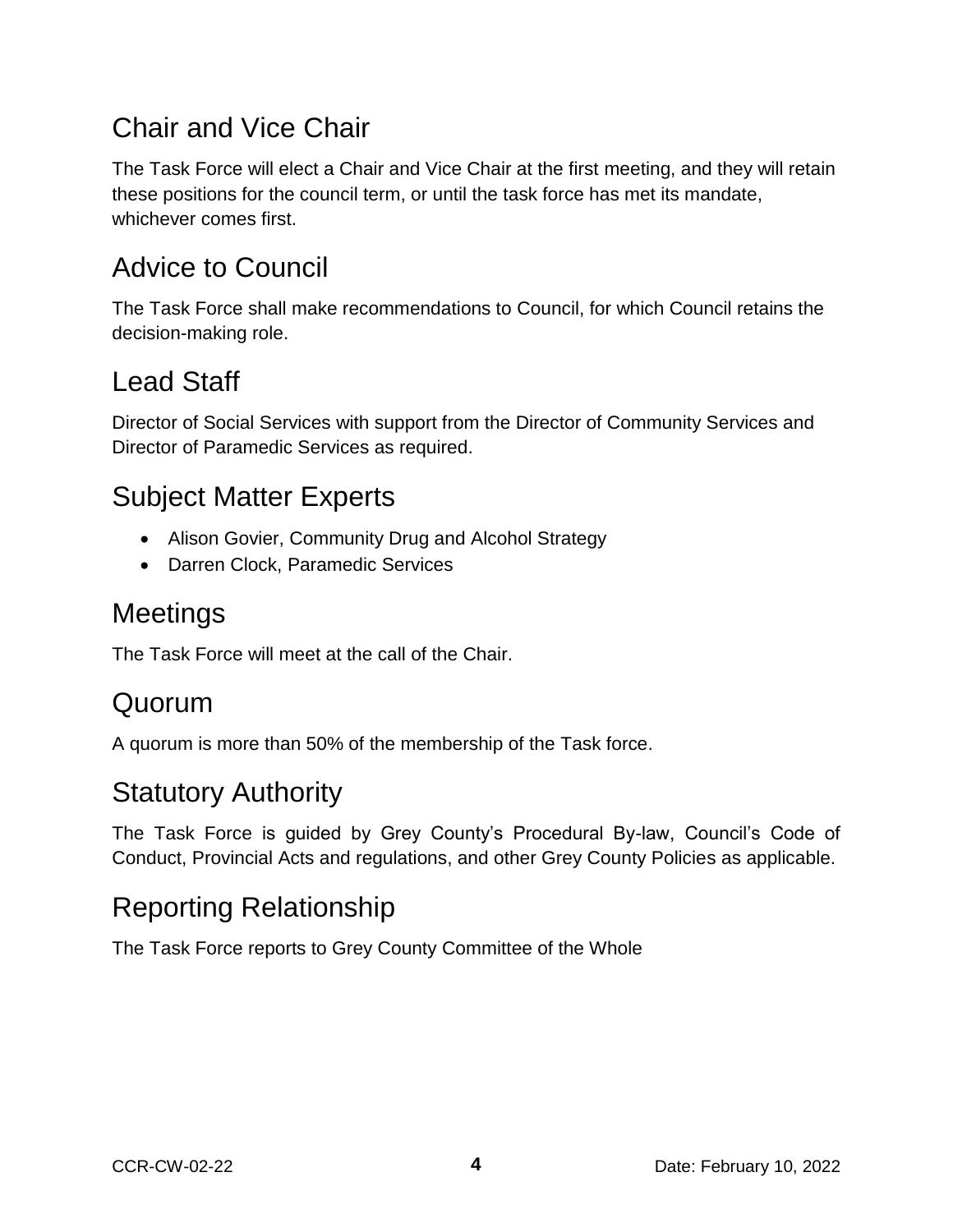

# Committee Report

| To:                         | Warden Hicks and Members of Grey County Council             |
|-----------------------------|-------------------------------------------------------------|
| <b>Committee Date:</b>      | February 22, 2022                                           |
| <b>Subject / Report No:</b> | SSR-MHATF-03-22                                             |
| Title:                      | Workplan Report for Mental Health and Addictions Task Force |
| Prepared by:                | <b>Barb Fedy</b>                                            |
| <b>Reviewed by:</b>         | Kim Wingrove                                                |
| Lower Tier(s) Affected:     | County-wide initiative                                      |
| Status:                     |                                                             |

### Recommendation

- 1. **That Report SSR-MHATF-03-22 regarding the Mental Health and Addictions Task Force Workplan be received; and**
- 2. **That subject to the Task Force's input and direction, the workplan be updated and brought back to the next meeting for adoption.**

#### Executive Summary

At the February 10, 2022, Committee of the Whole, Report CCR-CW-02-22 regarding the Terms of Reference for the Mental Health and Addictions Task Force was approved. Membership of the Task Force was confirmed, with the goal of the task force to examine the current system of treatment and support for those suffering from mental health and substance use disorders. A draft workplan has been developed that proposes topics to be covered and presenters. This should be further developed with a discussion of key questions to be addressed. After considering the information presented, the task force will develop recommendations strategy that identifies immediate and longer-term priorities designed to support the development of mental health supports and harm reduction strategies for Grey County residents**.** The draft workplan is included in this report for consideration.

#### Background and Discussion

The rising prevalence of mental health challenges and substance use disorders, combined with reported lack of access to local treatment and support options is significantly impacting Grey County communities and services. As previously determined, the task force will engage with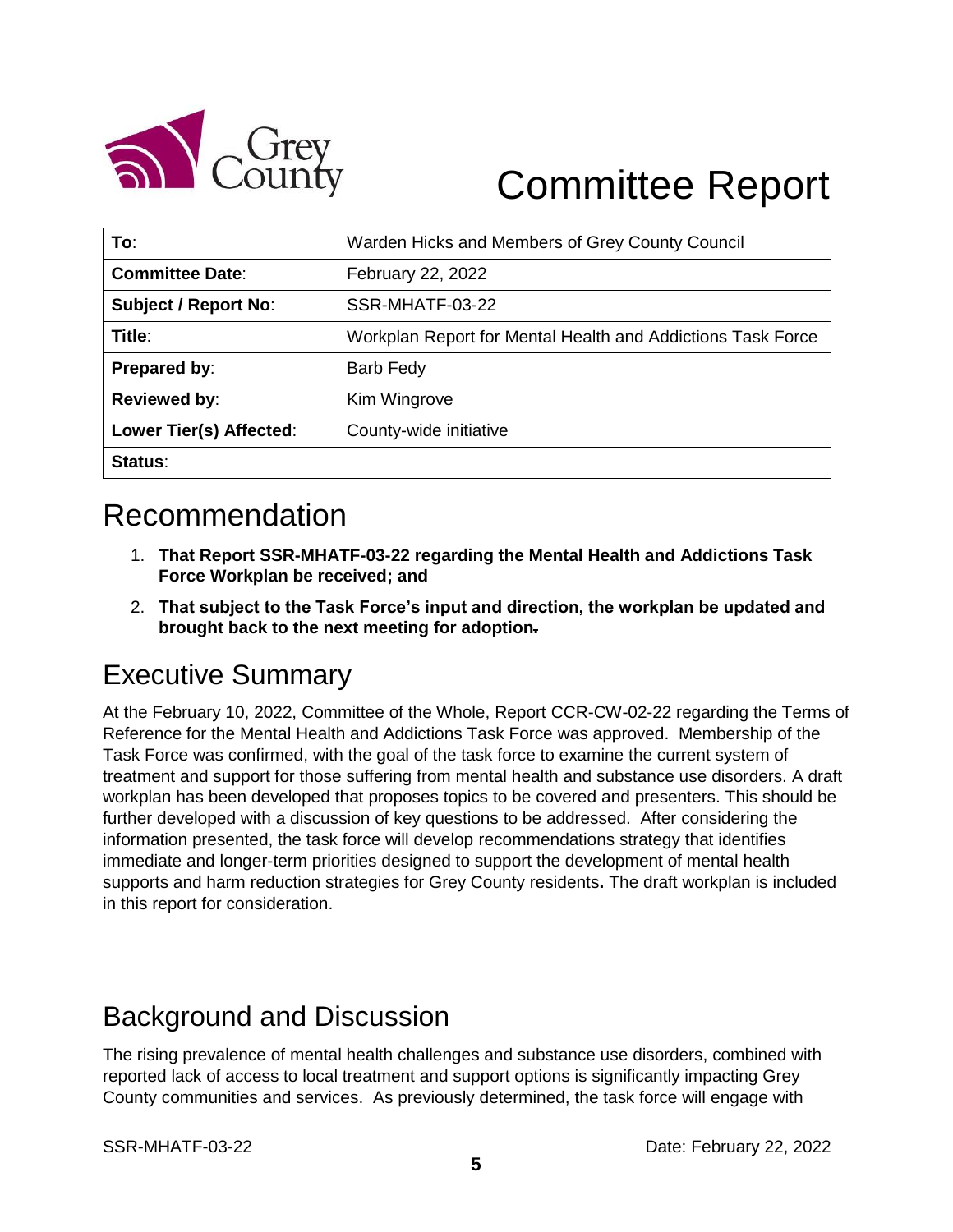treatment providers and others who support those suffering from mental health and substance use disorders to understand their challenges and opportunities for improvement. The taskforce will make recommendations in the form of a local response strategy that identifies immediate and longer-term priorities specifically designed to support the development of mental health supports and harm reduction strategies for Grey County residents for consideration by Grey County Council.

#### Building From the Hanover Owen Sound Task Force

Gaps and opportunities related to mental health and addictions were identified through the work of the Hanover Owen Sound Task Force (HOSTF) in 2021. The mental health and addictions section of the workplan coming out of the HOSTF Report identified opportunities/actions which could be considered and built upon by this group:

#### **Mental Health and Addiction Opportunities**

- a) Continue to refine the newly adopted protocol by Grey County Paramedic Services to track opioid incidents to establish a baseline and monitor trend analysis
- b) Map out existing mental health and addictions services offered throughout Grey Bruce Communities & identify service delivery gaps and collaboration opportunities
- c) Further explore urban design concepts that prioritizes creating healthy and happy communities
- d) Implement the Community Safety and Wellbeing Plan
- e) Explore funding & resource avenues to implement additional pediatric beds at Grey Bruce Health Services
- f) Identify resource sharing opportunities to support non-for-profits in program implementation and service delivery
- g) Move forward with the Calls to Action identified in [Report SSR-CW-02-22 b](https://council.grey.ca/meeting/getPDFRendition?documentObjectId=22d9eefd-6bf2-445d-8599-af789ecd5937)y positioning Grey County programs and services within the larger provincial and federal policy context.

#### **Proposed Workplan**

The following provides an outline of the proposed workplan for the Task Force. It identifies topics and potential community partners for each meeting to assist with the development of some identifiable outcomes for the Task Force.

These recommendations provide the Addictions and Mental Health Task Force a solid starting point to launch key discussions for actions for Council to consider. Given the growing sense of urgency to address the mental health and substance use concerns that have been raised, the following meeting topics and participant schedule is being proposed:

- **February** Roundtable discussion of the workplan, Alison Govier from Community Drug and Alcohol Strategy re peer support member
- **March** Mental Health, Addiction Support and Harm Reduction providers including CMHA, GBHS, Keystone